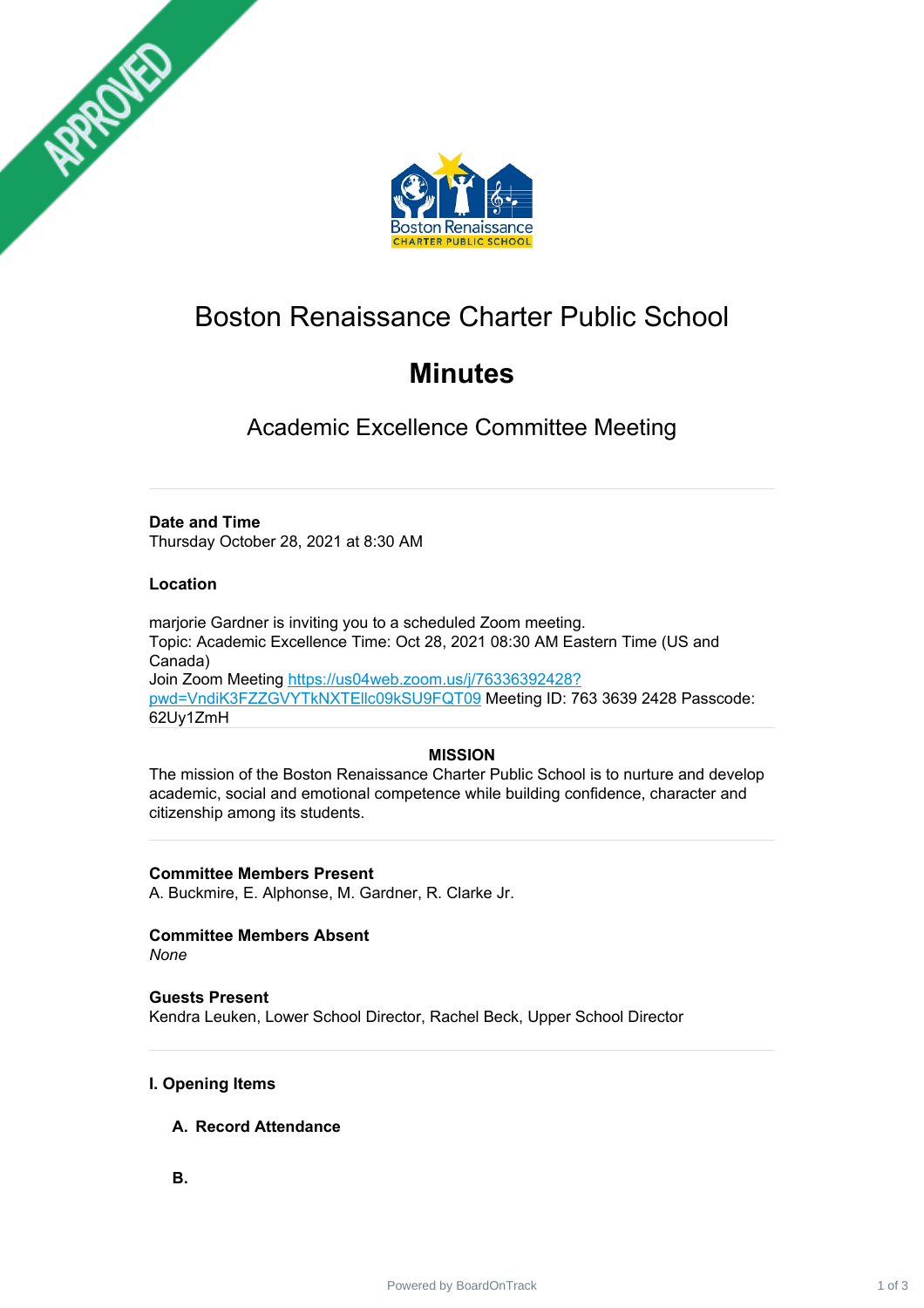#### **Call the Meeting to Order**

M. Gardner called a meeting of the Academic Excellence Committee of Boston Renaissance Charter Public School to order on Thursday Oct 28, 2021 at 8:30 AM.

#### **C. Approve Minutes from June 10,2021**

A. Buckmire made a motion to approve the minutes from Academic Sub-Committee on 06-10-21.

E. Alphonse seconded the motion.

The committee **VOTED** to approve the motion.

#### **Roll Call**

E. Alphonse Aye

R. Clarke Jr. Aye

M. Gardner Aye

A. Buckmire Aye

#### **II. MCAS Presentation**

#### **A. MCAS Data for 2021**

Rachel Beck, Upper School Director and Kendra Lueken, Lower School Director, attended the meeting to present School Year 2021 MCAS Data. Ms. Beck shared that when this data was presented to the upper school teachers, it was presented as a Data Analysis Walk. As teachers looked at data they recorded noticings and wonderings. The teachers looked at BRCPS data as compared to the state, as compared to the entire upper school, and then as compared to individual grade levels. Since 3rd grade is the first testing year, they did an i-ready comparison. The major focus was what is BRCPS going to do. Collect Power Higher Charter Public School - Commission Renaissance Commission Renaissance A School<br>
M. Commission Renaissance Charter Public School Doctober Charter Public School - Academic School<br>
M. Commission Renaissan

When looking to compare 2021 to 2019 (no test in 2020) we did not compare individually. Although it is important to note that the student performances were similar whether the test was taken remotely or in-person. This is true for both BRCPS and the state.

We do have targets that we need to hit on the 2022 MCAS Data. We will be looking at the lowest performing groups at each grade level. Math took a much larger hit in learning loss than ELA.

Ms. Lueken shared that in the Lower School the focus was looking at i-ready data. In the lower school we are targeting Tier 2 students to ensure that their foundational skills are solidified. We are doing this through our WIN Blocks. This is a block during the schedule that allows us to focus on intervention or enrichment. We are utilizing our specialists and Special Education teachers during this time. These groups are data-driven. We are looking at i-ready and Aimsweb data points. Aimsweb looks at the foundational skills and is nationally normed. i-ready measures actual standards growth.

David Bill, our Science coordinator, wrote and received a grant for a new Science Curriculum, Project Lead the Way. We are also looking at our Math Curriculum and we are researching and looking to pilot some different Math Programs in some classrooms. We are sustaining our curriculum in Literacy. In the Upper School, we have taken a more novel-based approach with culminating tasks and more culturally-based books. We have content leads in grades 3 and 4 for Math and ELA and we are using a cycle system where we collect certain assessments to monitor progress. We are also looking vertically for alignment with a more